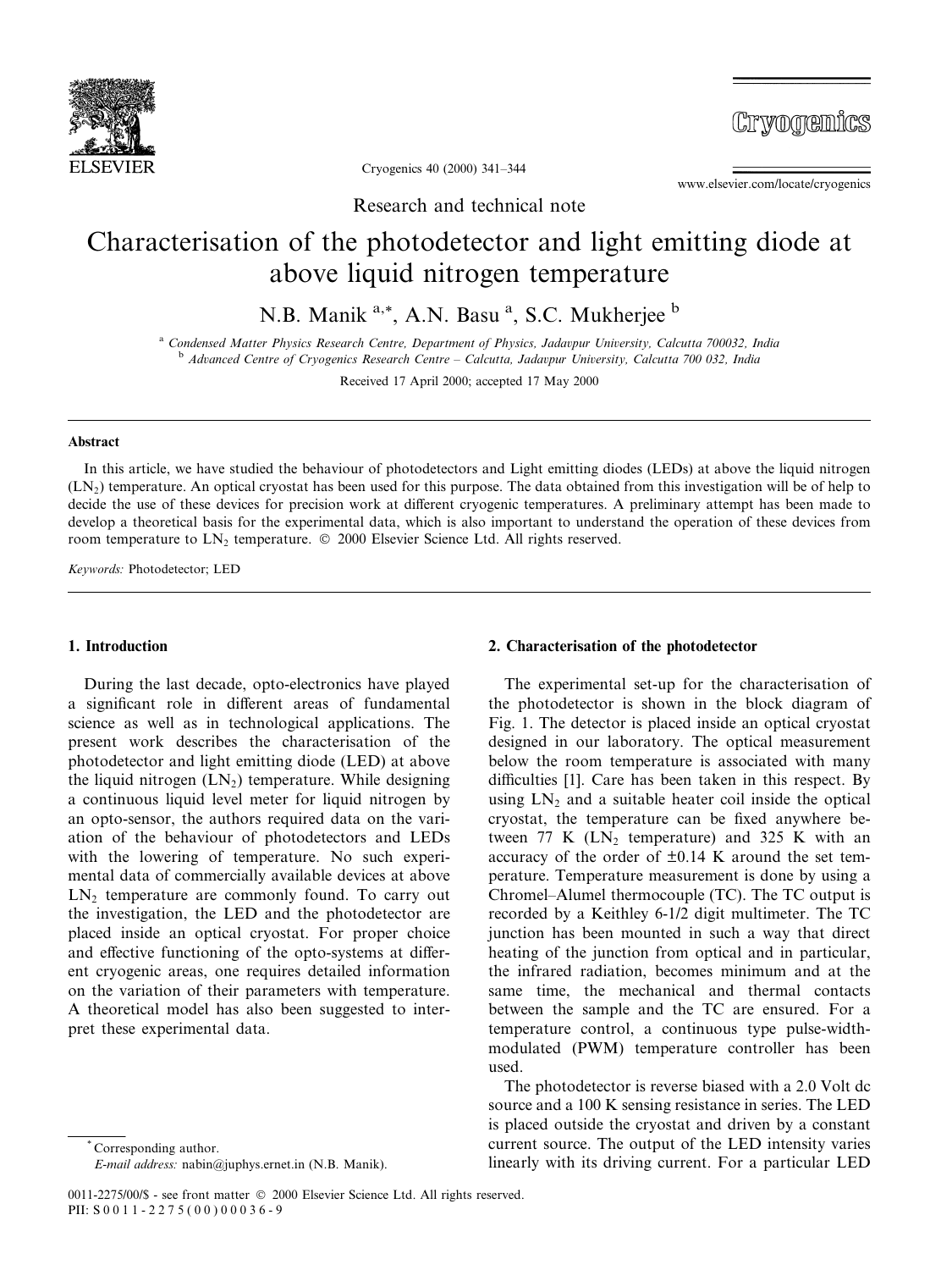

Fig. 1. Block diagram of the experimental set-up.

driving current, a fixed amount of radiation is incident on the detector and the corresponding detector voltage is measured by another 6-1/2 digit Keithley multimeter across this 100 K sensing resistance.

The photodetector output voltage is measured at different temperatures for a particular value of the LED driving current. The experiment is repeated for different LED driving currents (i.e. for different incident lights on the photodetector). The specification of the photodetector used in this experiment is mentioned in Table 1. The variations of the photodetector voltage with temperature for different incident lights on it are shown in Fig. 2. In order to qualitatively understand the effect of lowering of temperature on the performance of the photodetector, which is a reverse-biased  $p-n$  junction photodiode, we note that an optically-generated charge carrier concentration of n- and p-type regions of the photodetector will take place when a steady beam of light (radiation) is incident on it  $[2-5]$ . An optical generation rate  $g_{op}$ , characteristic of the material property, determines the excess charge carrier concentration of electrons and holes given by

$$
\delta n = \tau_{\text{n}} g_{\text{op}} \quad \text{and} \quad \delta p = \tau_{\text{p}} g_{\text{op}} \tag{1}
$$



Fig. 2. Variation of the photodetector's output with temperature for different illumination incidents on it.

with  $\tau_n$  and  $\tau_p$  being the meantime each carrier spends in its respective band, when the change in photoconductivity is

$$
\Delta \sigma = q g_{\rm op} (\tau_{\rm n} \mu_{\rm n} + \tau_{\rm p} \mu_{\rm p}), \qquad (2)
$$

where  $\mu_n$  and  $\mu_n$  are the mobilities of electrons and holes. Assuming simple recombination which implies that  $\tau_n \cong \tau_n$ , the variation of photocurrent with temperature is given by

$$
i_{\rm ph} \sim T^{-3} \exp\left(-E_{\rm g}/KT\right),\tag{3}
$$

where the temperature dependence of  $\mu$  and  $\tau$  are assumed to be  $\sim T^{-3/2}$  and  $g_{op} \sim \exp(-E_g/KT)$ , respectively and  $E_g$  being the bandgap of the material. So, we may get the variation of this current with temperature as

$$
i_{\rm ph} = A T^{-3} \exp\left(-\alpha/T\right),\tag{4}
$$

where  $A$  and  $\alpha$  are constants independent of temperature and to get only the dominant effect. Eq.  $(4)$  may be further simplified as

$$
i_{\rm ph} \sim \exp(-\alpha/T). \tag{5}
$$

This current is allowed to pass through a sensing resistance across which the voltage drop  $(V_f)$  is measured and shown in Fig. 2. Eq. (5) describes approximately, the variation of the photocurrent with temperature,

Table 1 Photodetector used in our experiment<sup>a</sup>

| Detector used with the materials<br>specification | Max. reverse voltage | Dark current (nA)   | Peak wavelength $\lambda$<br>(nm) | Temperature (K) |
|---------------------------------------------------|----------------------|---------------------|-----------------------------------|-----------------|
| Wide angle detector, TIL-78                       |                      | 50 at 298 K at 10 V | 915-975                           | $253 - 373$     |

<sup>a</sup>Type numbers refer to R.S. Components and Controls (India) Ltd. Catalog, Kanpur, India.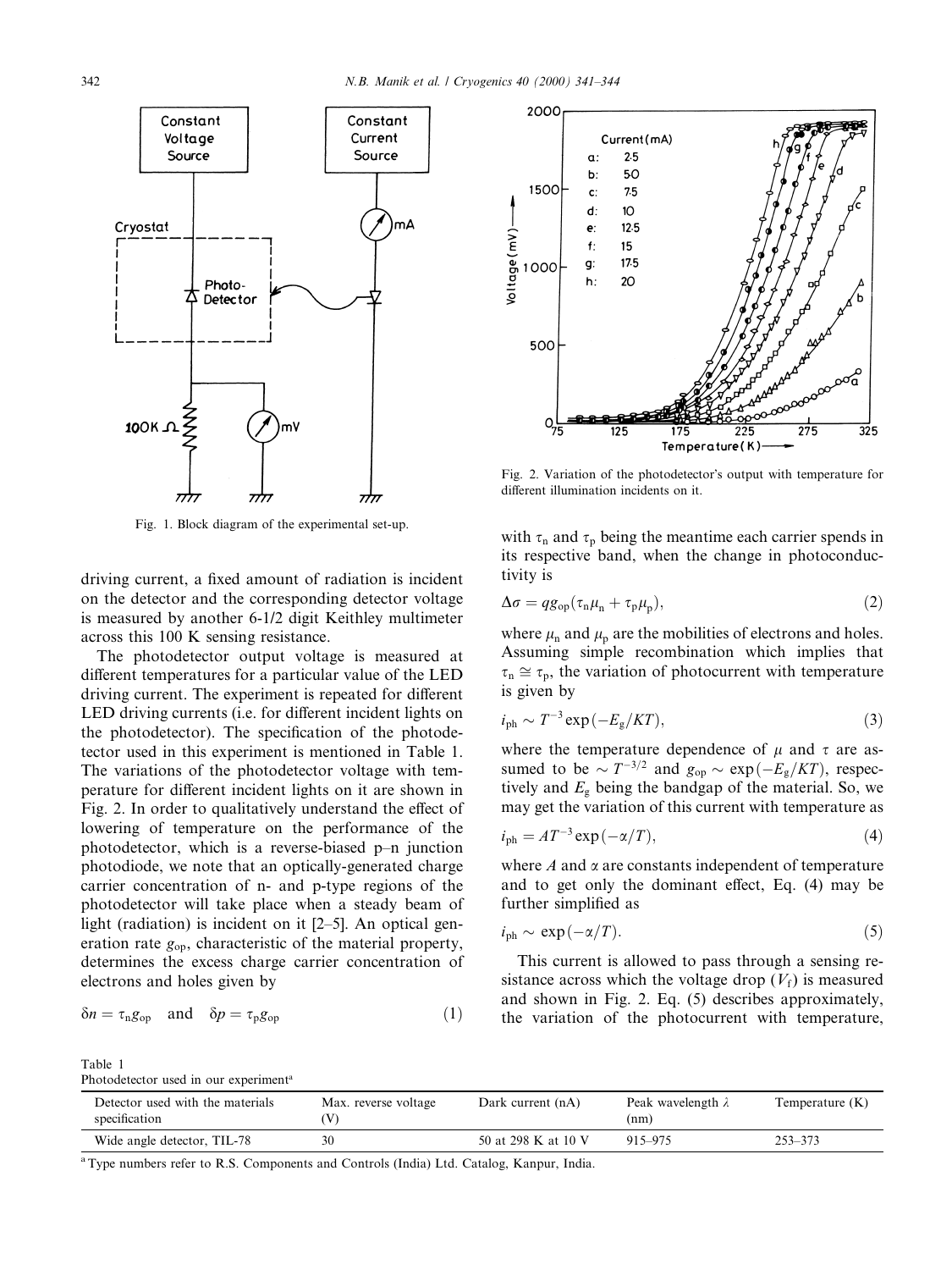

Fig. 3. Fitting of the experimental points of the photodetector's output Fig. 5. Fitting of the experimental points of the photodetector soutput<br>with temperature for different<br>i...

which implies that  $\ln V_f$  plotted against  $1/T$  should be a straight line. Fig. 3 indicates that our data qualitatively corroborate with the above relation.

Another important point in the performance of a photoconducting device is noise generation which is primarily due to the dark current of the device known as Johnson noise which decreases with the lowering of temperature, enhancing the signal to noise ratio. The present set-up may also be used to study the dark current variation with temperature.

### 3. Characterisation of LED

For the characterisation of the LED, the experimental set-up is almost the same as shown in the block diagram of Fig. 1. Here instead of the photodetector, the LED is placed inside the optical cryostat. The photodetector was placed outside the cryostat and reverse biased with a 2.0 Volt dc source and a sensing resistance of 100 K as before. The LED is driven by a constant current source. The corresponding photodetector voltage is measured by the 6-1/2 digit Keithley multimeter across this sensing resistance.

Detector output voltage variation with temperature is observed. The above process has been repeated with different LED currents. The different curves for the detector voltage with temperature are shown in Fig. 4 for the LED specified in Table 2. It has been observed that for the LED, the photovoltage decreases with rise in temperature, which indicates that the emission from the LED decreases with increasing temperature.

From the experimental curves, it is observed that the LEDs are extremely temperature sensitive. At a lower temperature, the change in photovoltage is small but with rise in temperature, the voltage decreases drasti-



driving currents.

cally. The results obtained have good reproducibility and consistency. The data on LED indicate how the temperature affects its performance. The luminous intensity is reported to drop by about one percent per degree Kelvin rise in temperature. Sharupich and Tugar [6] have suggested the following form for the variation of luminous intensity of an LED with temperature

$$
I_{v} = I_{vo} \exp[-K(T' - T_{o})], \tag{6}
$$

where  $I_v$  and  $I_{vo}$  are the luminous intensities of LED at temperature  $T'$  and at some other reference temperature  $T_0$  respectively, and  $K = \ln \alpha I_v$  where  $\alpha$  is the temperature coefficient of the luminous intensity. Assuming the LED and the photodetector to be operating in the linear region, we may utilize the above relation to analyse our data qualitatively. The current generated in the detector by the radiation from the LED is allowed to pass through a sensing resistance across which the voltage drop is measured and shown in Fig. 4. This output voltage  $(V_{\text{out}})$  is proportional to the current in the photodetector  $(I_d)$ , which in turn is assumed to vary linearly with the luminous intensity of LED incident on the photodetector, given by Eq. (6). So, the output voltage,  $V_{\text{out}}$  is given by

$$
V_{\text{out}} = K' I_{\text{vo}} \exp[-K(T' - T_{\text{o}})],\tag{7}
$$

where  $K'$  is assumed, for simplicity, to be a temperatureindependent constant. Further, assuming  $\alpha$  to be independent of temperature, Eq. (7) may be rewritten as

$$
\ln V_{\text{out}} = -[\ln A + T \ln B]/[1 - T],\tag{8}
$$

where  $A = K'I<sub>vo</sub>$ ,  $B = \alpha/K'$ , and  $T = T' - T$  which reduces to the following simple form

$$
\ln V_{\text{out}} \sim \ln A/T - \ln B \tag{9}
$$

when  $T \gg 1$ .